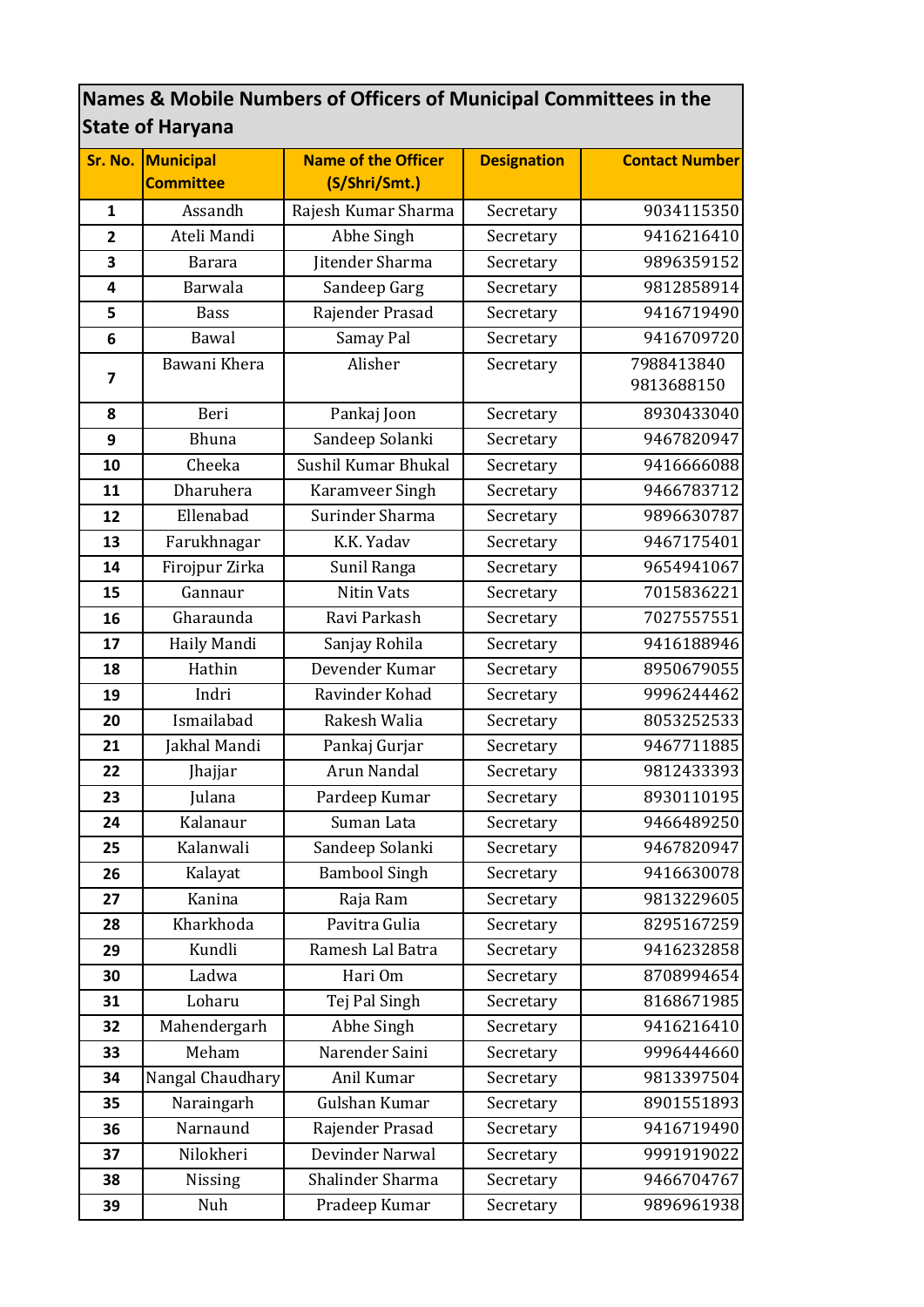| 40 | Pataudi      | Sandeep Malik       | Secretary | 9034837507               |
|----|--------------|---------------------|-----------|--------------------------|
| 41 | Pehowa       | Ankush Prashar      | Secretary | 9888887712<br>7986230877 |
| 42 | Pundri       | Ashok Kumar         | Secretary | 9053910864               |
| 43 | Punhana      | Sunil Ranga         | Secretary | 9654941067               |
| 44 | Radaur       | Ajay Kumar Walia    | Secretary | 9416326916               |
| 45 | Rajound      | Kuldeep Malik       | Secretary | 9416228884               |
| 46 | Rania        | Surinder Kumar      | Secretary | 9416712829               |
| 47 | Ratia        | Mahavir Singh       | Secretary | 9896048048               |
| 48 | Sadhaura     | Nisha Sharma        | Secretary | 9817542278               |
| 49 | Safidon      | Pankaj Joon         | Secretary | 8930433040               |
| 50 | Samalkha     | Rakesh Kadian       | Secretary | 9812635810               |
| 51 | Sampla       | Ashish Kumar        | Secretary | 9050097957               |
| 52 | Shahabad     | Surinder Malik      | Secretary | 8950032833               |
| 53 | Sisai        | Rajender Prasad     | Secretary | 9416719490               |
| 54 | Siwani       | Prashant Prashar    | Secretary | 9654037709               |
| 55 | Taraori      | <b>Balbir Singh</b> | Secretary | 7015198025               |
| 56 | Tauru        | Vinay Kumar         | Secretary | 8860837371               |
| 57 | Uchana       | Pardeep Kumar       | Secretary | 8930110195               |
| 58 | Uklana Mandi | Sandeep Garg        | Secretary | 9812858914               |

## **Names & Mobile Numbers of Officers of Municipal Councils in the State of Haryana**

|                 | Sr. No. Municipal | <b>Name of the Officer</b> | <b>Designation</b>          | <b>Contact Number</b>    |
|-----------------|-------------------|----------------------------|-----------------------------|--------------------------|
|                 | <b>Council</b>    | (S/Shri/Smt.)              |                             |                          |
|                 | 1 Ambala Sadar    | Vinod Nehra                | Executive<br>Officer        | 8814900187               |
|                 | 2 Bahadurgarh     | Approva Chaudhary          | Executive<br>Officer        | 7056005599               |
|                 | 3 Bhiwani         | Deepak Goyal               | Executive<br>Officer        | 9050120188               |
|                 | 4 Charkhi Dadri   | Manoj Yadav                | Executive<br>Officer        | 9467266699               |
|                 | 5 Fatehabad       | Jitender Singh             | Executive<br>Officer        | 8708452057               |
| 6 <sup>1</sup>  | Gohana            | Rajesh Verma               | <b>Executive</b><br>Officer | 9466901111               |
|                 | 7 Hansi           | Approva Chaudhary          | Executive<br>Officer        | 7056005599               |
|                 | 8 Hodal           | Hardeep Singh              | Executive<br>Officer        | 9728190902               |
|                 | 9Jind             | Dr. Suresh Chauhan         | Executive<br>Officer        | 7015778071               |
| 10 <sub>l</sub> | Kaithal           | <b>Ashok Kumar</b>         | Executive<br>Officer        | 9416242100<br>9017350004 |
|                 | 11 Mandi Dabwali  | Jitender Singh             | Executive<br>Officer        | 8708452057               |